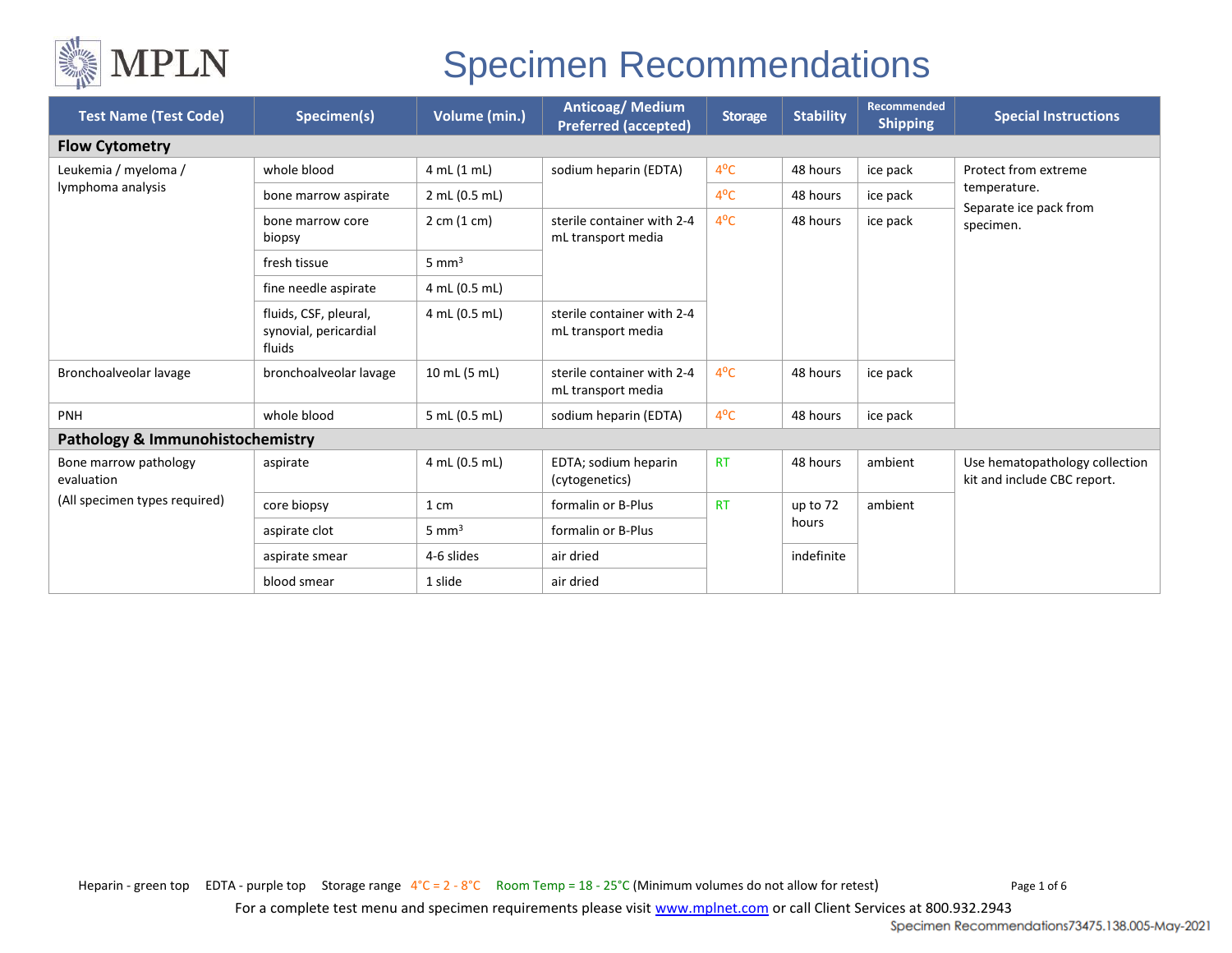

| <b>Test Name (Test Code)</b>                                                                                                                                                                                                                                                                                                                                                                                                                                                                                                                                                                                                                                                                                                                                                                                                                                                                                                                                                                                     | Specimen(s)                 | Volume (min.)                                                    | Anticoag/Medium<br><b>Preferred (accepted)</b> | <b>Storage</b> | <b>Stability</b> | Recommended<br><b>Shipping</b> | <b>Special Instructions</b>                                                                                                                            |
|------------------------------------------------------------------------------------------------------------------------------------------------------------------------------------------------------------------------------------------------------------------------------------------------------------------------------------------------------------------------------------------------------------------------------------------------------------------------------------------------------------------------------------------------------------------------------------------------------------------------------------------------------------------------------------------------------------------------------------------------------------------------------------------------------------------------------------------------------------------------------------------------------------------------------------------------------------------------------------------------------------------|-----------------------------|------------------------------------------------------------------|------------------------------------------------|----------------|------------------|--------------------------------|--------------------------------------------------------------------------------------------------------------------------------------------------------|
| Immunohistochemistry markers<br>Please note: If submitting HER2<br>protein over-expression by<br>immunohistochemistry,<br>HER2(ERBB2) gene amplification by<br>in situ hybridization or estrogen /<br>progesterone receptor expression by<br>immunohistochemistry, the<br>specimen must follow fixation<br>guidelines listed below: 1.<br>Specimens should be immersed in<br>fixative within one hour of the<br>biopsy or resection. 2. If delivery of a<br>resection specimen to the pathology<br>department is delayed (eg,<br>specimens from remote sites), the<br>tumor should be bisected prior to<br>the immersion in fixative. In such<br>cases, it is important that the<br>surgeon ensure that the identity of<br>the resection margins is retained in<br>the bisected specimen; alternatively,<br>the margins may be separately<br>submitted. 3. The time of removal of<br>the tissue and the time of immersion<br>of the tissue in fixative should be<br>recorded and submitted to the<br>laboratory. | paraffin embedded<br>tissue | block or 3 slides<br>(3-5 µm) per<br>marker on<br>adhesion glass | formalin fixed                                 | <b>RT</b>      | indefinite       | ambient                        | Protect from extreme<br>temperature with ice pack.<br>Separate ice pack from<br>specimen.                                                              |
| <b>Molecular Oncology</b>                                                                                                                                                                                                                                                                                                                                                                                                                                                                                                                                                                                                                                                                                                                                                                                                                                                                                                                                                                                        |                             |                                                                  |                                                |                |                  |                                |                                                                                                                                                        |
| <b>Hematological - NGS</b>                                                                                                                                                                                                                                                                                                                                                                                                                                                                                                                                                                                                                                                                                                                                                                                                                                                                                                                                                                                       | whole blood                 | 5 mL (3 mL)                                                      | EDTA or sodium heparin                         | $4^{\circ}$ C  | 96 hours         | $4^{\circ}C$                   | Protect from extreme<br>temperature with ice pack.                                                                                                     |
| IgVH somatic hypermutation<br>B cell IGH and/or IGK<br>rearrangement<br>T cell TCR rearrangement<br><b>Myeloid Extended Panel</b><br><b>AML Panel</b>                                                                                                                                                                                                                                                                                                                                                                                                                                                                                                                                                                                                                                                                                                                                                                                                                                                            | bone marrow                 | 3 mL (1 mL)                                                      | EDTA or sodium heparin                         | $4^{\circ}$ C  | 96 hours         | $4^{\circ}$ C                  | Separate ice pack from<br>specimen.                                                                                                                    |
|                                                                                                                                                                                                                                                                                                                                                                                                                                                                                                                                                                                                                                                                                                                                                                                                                                                                                                                                                                                                                  | paraffin embedded<br>tissue | block or 3 slides<br>(3-5 µm) per<br>marker on<br>adhesion glass | formalin fixed                                 | <b>RT</b>      | indefinite       |                                |                                                                                                                                                        |
| CALR, JAK2 V617F, JAK2 Exon 12,<br>MPL, MYD88<br><b>TP53</b>                                                                                                                                                                                                                                                                                                                                                                                                                                                                                                                                                                                                                                                                                                                                                                                                                                                                                                                                                     | <b>DNA</b>                  | 50µl at 200ng/µl                                                 |                                                | $4^{\circ}$ C  | 96 hours         | $4^{\circ}$ C                  | Isolation of nucleic acids for<br>clinical testing must occur in a<br>CLIA-certified laboratory or a<br>laboratory meeting equivalent<br>requirements. |

Heparin - green top EDTA - purple top Storage range  $4^{\circ}C = 2 - 8^{\circ}C$  Room Temp =  $18 - 25^{\circ}C$  (Minimum volumes do not allow for retest) Page 2 of 6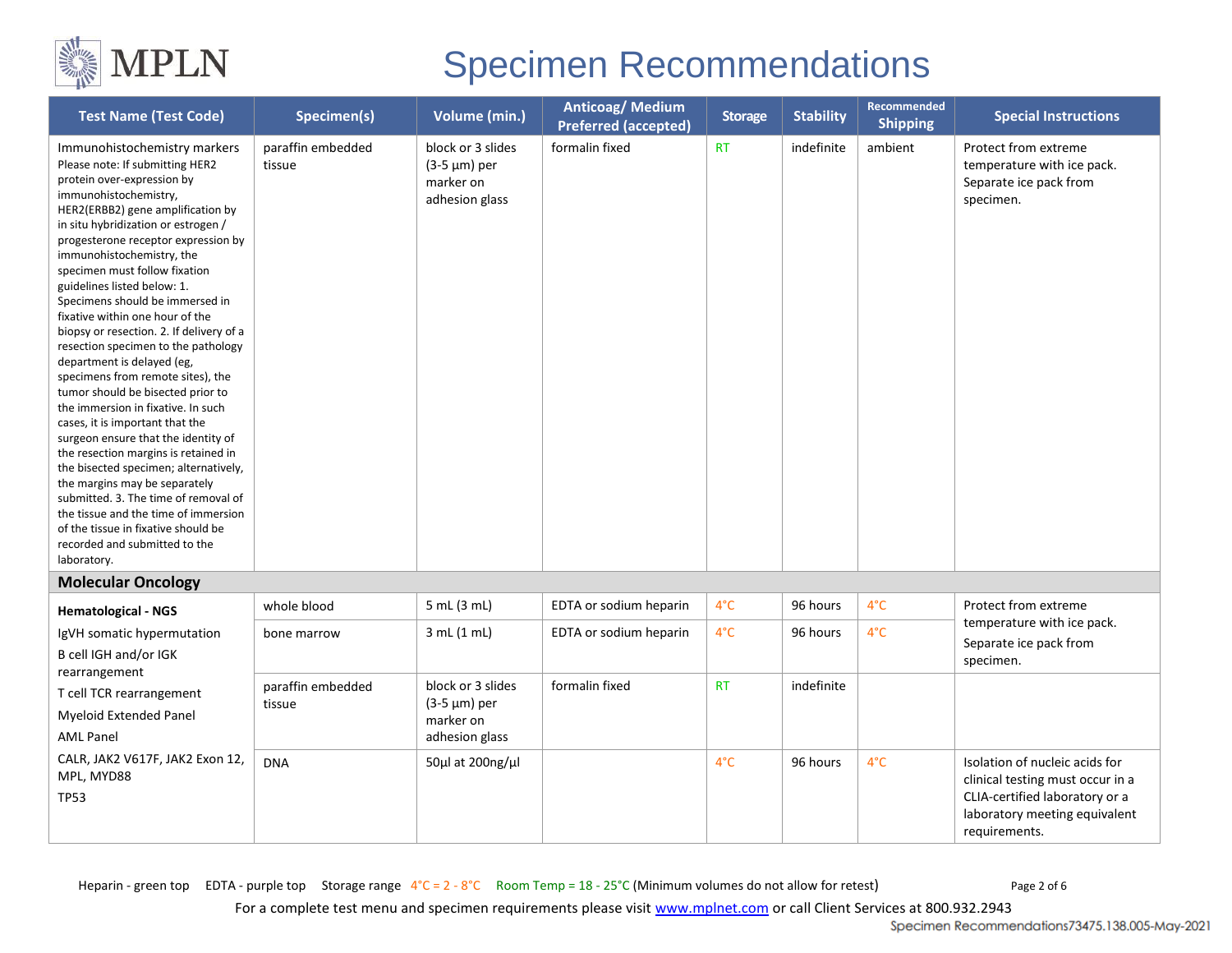

| <b>Test Name (Test Code)</b>                                                                                             | Specimen(s)                 | Volume (min.)                                                         | Anticoag/Medium<br><b>Preferred (accepted)</b> | <b>Storage</b>  | <b>Stability</b> | <b>Recommended</b><br><b>Shipping</b> | <b>Special Instructions</b>                                                                                                                                                  |
|--------------------------------------------------------------------------------------------------------------------------|-----------------------------|-----------------------------------------------------------------------|------------------------------------------------|-----------------|------------------|---------------------------------------|------------------------------------------------------------------------------------------------------------------------------------------------------------------------------|
| <b>Solid Tumor-NGS</b><br>EGFR, KRAS, BRAF, IDH1/2 genes<br>Colon, Lung, Melanoma, GIST,<br>NRAS, KIT (D816V)            | paraffin embedded<br>tissue | block or 3 slides<br>(3-5 µm) per<br>marker on<br>adhesion glass      | formalin fixed                                 | <b>RT</b>       | indefinite       | ambient                               |                                                                                                                                                                              |
|                                                                                                                          | whole blood                 | 5 mL (3 mL)                                                           | EDTA or sodium heparin                         | $4^{\circ}$ C   | 96 hours         | $4^{\circ}$ C                         | Protect from extreme<br>temperature with ice pack.<br>Separate ice pack from<br>specimen.                                                                                    |
|                                                                                                                          | bone marrow                 | 3 mL (1 mL)                                                           | EDTA or sodium heparin                         | $4^{\circ}$ C   | 96 hours         | $4^{\circ}$ C                         |                                                                                                                                                                              |
|                                                                                                                          | <b>DNA</b>                  | 50µl at 200ng/µl                                                      |                                                | $4^{\circ}$ C   | 96 hours         | $4^{\circ}$ C                         | Isolation of nucleic acids for<br>clinical testing must occur in a<br>CLIA-certified laboratory or a<br>laboratory meeting equivalent<br>requirements.                       |
| EGFR - therascreen® - PCR                                                                                                | paraffin embedded<br>tissue | block or 3 slides<br>$(3-5 \mu m)$ per<br>marker on<br>adhesion glass | formalin fixed                                 | <b>RT</b>       | indefinite       | ambient                               | No heavy metal fixatives.                                                                                                                                                    |
| BCR/ABL major p210 and minor<br>p190 transcript s-qRT PCR, MRD<br>PML RARA qRT, PCR, MRD<br>BCR/ABL major p210 and minor | <b>DNA</b>                  | 50 $\mu$ l at 50 ng/ $\mu$ l                                          |                                                | $4^{\circ}$ C   | 96 hours         | $4^{\circ}$ C                         | Isolation of nucleic acids for<br>clinical testing must occur in a<br>CLIA-certified laboratory or a<br>laboratory meeting equivalent<br>requirements.                       |
| p190 transcripts-qRT PCR, MRD<br>PML/RARA qRT PCR, MRD                                                                   | whole blood                 | $(10 \text{ mL})$                                                     | EDTA or sodium heparin                         | $4^{\circ}$ C   | 96 hours         | $4^{\circ}$ C                         | Protect from extreme<br>temperature with ice pack.<br>Separate ice pack from<br>specimen.                                                                                    |
|                                                                                                                          | bone marrow                 | 2 mL (1 mL)                                                           | EDTA or sodium heparin                         | $4^{\circ}$ C   | 96 hours         | $4^{\circ}$ C                         | Protect from extreme<br>temperature with ice pack.<br>Separate ice pack from<br>specimen.                                                                                    |
| <b>Cytogenetics - Oncology</b>                                                                                           | <b>RNA</b>                  | $50\mu$ L at $200$ ng/ $\mu$ L                                        |                                                | $-20^{\circ}$ C | 96 hours         | dry ice                               | Freeze immediately<br>Isolation of nucleic acids for<br>clinical testing must occur in a<br>CLIA-certified laboratory or a<br>laboratory meeting equivalent<br>requirements. |

Heparin - green top EDTA - purple top Storage range  $4^{\circ}C = 2 - 8^{\circ}C$  Room Temp = 18 - 25°C (Minimum volumes do not allow for retest) Page 3 of 6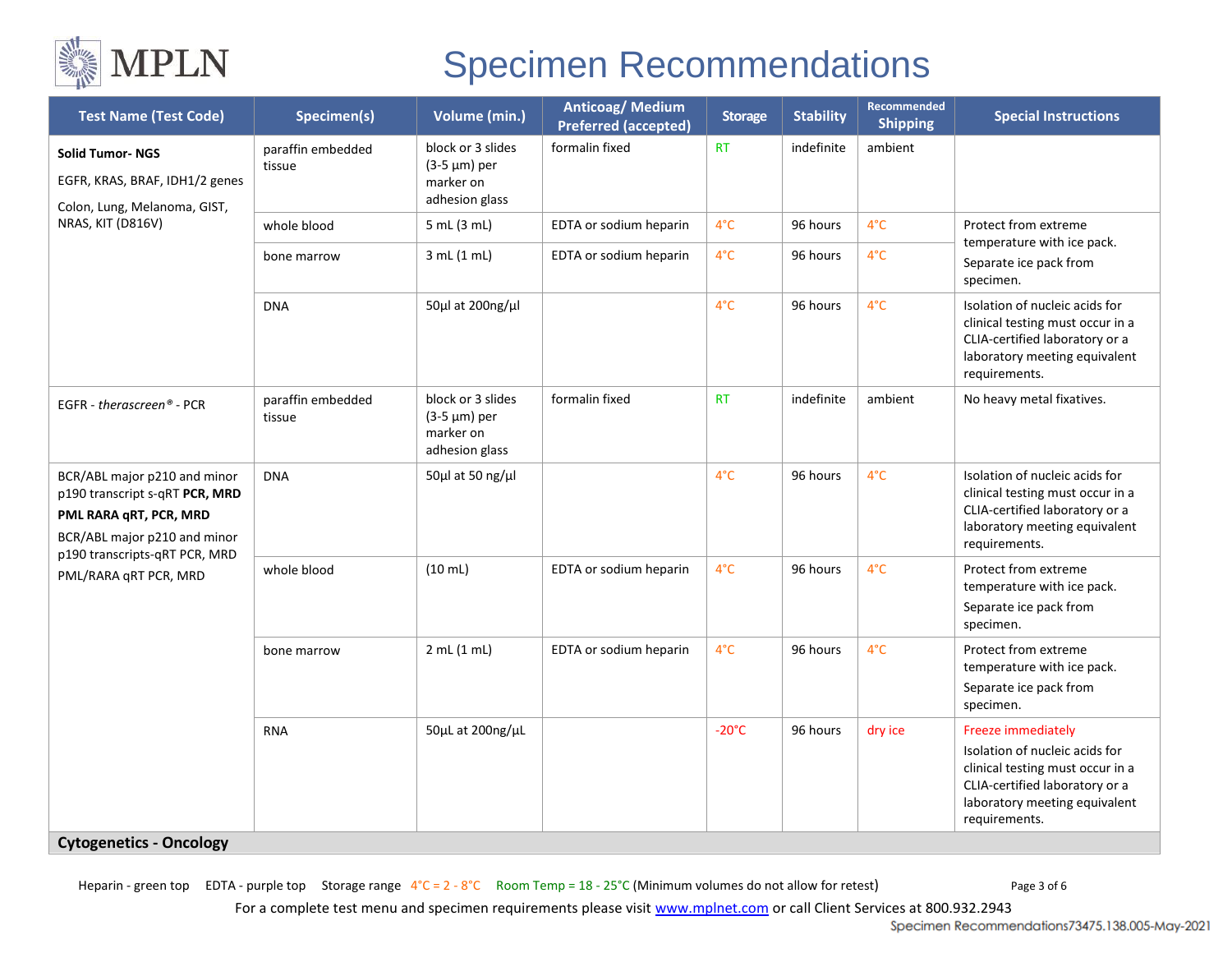

| <b>Test Name (Test Code)</b>                                                       | Specimen(s)                             | Volume (min.)                                                                        | <b>Anticoag/ Medium</b><br><b>Preferred (accepted)</b>          | <b>Storage</b>      | <b>Stability</b>                                 | Recommended<br><b>Shipping</b> | <b>Special Instructions</b>                                                                                                                                                                                                         |
|------------------------------------------------------------------------------------|-----------------------------------------|--------------------------------------------------------------------------------------|-----------------------------------------------------------------|---------------------|--------------------------------------------------|--------------------------------|-------------------------------------------------------------------------------------------------------------------------------------------------------------------------------------------------------------------------------------|
| Chromosome analysis                                                                | peripheral blood<br>bone marrow         | 5 mL<br>1 mL (newborn<br>blood)<br>2 mL<br>(percutaneous<br>umbilical blood)<br>3 mL | sodium heparin                                                  | <b>RT</b>           | 72 hours                                         | ambient                        | 4°C to 25°C during transit, but<br>specimens may be transported<br>on refrigerated gel packs. Do not<br>allow the gel pack to come in<br>contact with the specimen. Do<br>not freeze. Extreme<br>temperatures should be<br>avoided. |
|                                                                                    | bone marrow core                        | 5 mm of bone core<br>sample in at least<br>4 mL tissue culture                       | transport media (RPMI)<br>using 10 mL sterile<br>transport tube |                     |                                                  |                                |                                                                                                                                                                                                                                     |
|                                                                                    | lymph node                              | 10 mm <sup>3</sup> lymph<br>node sample in at<br>least 4 mL tissue<br>culture        |                                                                 |                     |                                                  |                                |                                                                                                                                                                                                                                     |
|                                                                                    | fixed cytogenetically<br>prepared cells | sterile centrifuge<br>tube<br>pellet must be<br>visible                              | 3:1, methanol: acetic acid                                      | $-28 °C -$<br>15 °C | fixed cell<br>pellets<br>are stable<br>for years |                                | 4°C to 25°C during transit, but<br>specimens may be transported<br>on refrigerated gel packs. Do not<br>allow the gel pack to come in<br>contact with the specimen. Do<br>not freeze. Extreme<br>temperatures should be<br>avoided. |
| Fluorescence in situ<br>hybridization (FISH) probes for<br>hematological disorders | whole blood                             | 5 mL                                                                                 | sodium heparin (EDTA)                                           | <b>RT</b>           | 72 hours                                         | ambient                        | 4°C to 25°C during transit, but<br>specimens may be transported<br>on refrigerated gel packs. Do not<br>allow the gel pack to come in<br>contact with the specimen. Do<br>not freeze. Extreme<br>temperatures should be<br>avoided. |
|                                                                                    | bone marrow                             | 3 mL                                                                                 |                                                                 |                     |                                                  |                                |                                                                                                                                                                                                                                     |
|                                                                                    | fixed cytogenetically<br>prepared cells | sterile centrifuge<br>tube<br>pellet must be<br>visible                              | 3:1, methanol:acetic acid                                       | $-28 °C -$<br>15 °C | fixed cell<br>pellets<br>are stable<br>for years |                                | 4°C to 25°C during transit, but<br>specimens may be transported<br>on refrigerated gel packs. Do not<br>allow the gel pack to come in<br>contact with the specimen. Do<br>not freeze. Extreme<br>temperatures should be<br>avoided. |

Heparin - green top EDTA - purple top Storage range  $4^{\circ}$ C = 2 - 8°C Room Temp = 18 - 25°C (Minimum volumes do not allow for retest) Page 4 of 6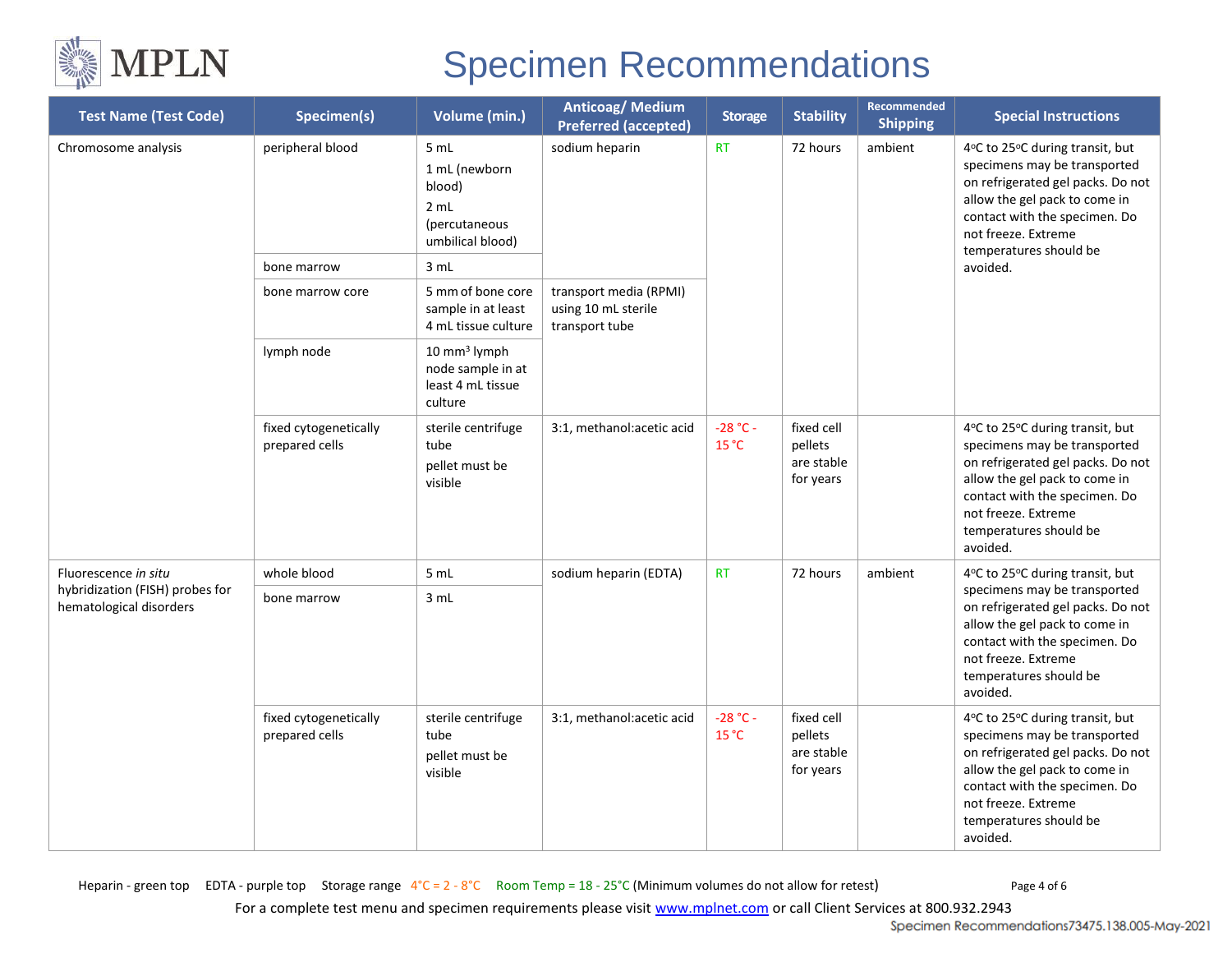

| <b>Test Name (Test Code)</b>         | Specimen(s)                 | Volume (min.)                                                                                                                                             | Anticoag/Medium<br><b>Preferred (accepted)</b>                                                                                                                                                                                                                                                                                                                                                                                             | <b>Storage</b> | <b>Stability</b> | <b>Recommended</b><br><b>Shipping</b>                                                                                       | <b>Special Instructions</b>                                                                                                                                                                                                                                                                                                                                                                                                                                                                                                                                                                                                                                                                                                       |  |
|--------------------------------------|-----------------------------|-----------------------------------------------------------------------------------------------------------------------------------------------------------|--------------------------------------------------------------------------------------------------------------------------------------------------------------------------------------------------------------------------------------------------------------------------------------------------------------------------------------------------------------------------------------------------------------------------------------------|----------------|------------------|-----------------------------------------------------------------------------------------------------------------------------|-----------------------------------------------------------------------------------------------------------------------------------------------------------------------------------------------------------------------------------------------------------------------------------------------------------------------------------------------------------------------------------------------------------------------------------------------------------------------------------------------------------------------------------------------------------------------------------------------------------------------------------------------------------------------------------------------------------------------------------|--|
| FISH probes for solid tumors         | paraffin embedded<br>tissue | block or<br>3 slides (3-5 $\mu$ m)<br>per marker on<br>adhesion glass                                                                                     | FFPE tissue is acceptable<br>for FISH analysis.<br>Preferred fixative is 10%<br>neutral buffered<br>formalin. Tissues<br>preserved in B5 fixative<br>or decalcified are usually<br>not suitable for FISH.<br>Tumor sections cut 3-5<br>um thick and mounted<br>on positively charged<br>organosilane coated<br>(silanized) slides work<br>well. Request several<br>unstained sections (two<br>for each probe) and one<br>H&E stained slide | <b>RT</b>      | indefinite       | ambient                                                                                                                     | 4°C to 25°C during transit, but<br>specimens may be transported<br>on refrigerated gel packs. Do not<br>allow the gel pack to come in<br>contact with the specimen. Do<br>not freeze. Extreme<br>temperatures should be<br>avoided.<br>Note: Specimens subject to<br>HER2 (ERBB2) testing must<br>follow fixation guidelines listed<br>below. Specimens should be<br>placed in fixative within one<br>hour of biopsy or resection (cold<br>ischemia time) and remain in<br>10% neutral buffered formalin<br>for at least six hours and up to<br>72 hours (formalin fixation<br>time). Decalcification solutions<br>with strong acids should not be<br>used. These times should be<br>recorded and submitted to the<br>laboratory. |  |
| <b>Bladder Cancer FISH</b>           | urine                       | voided urine must<br>be $>$ 33 mL. Mix<br>voided urine with<br>preservative at 2:1<br>ratio of urine to<br>preservative for a<br>total volume > 50<br>mL. | PreservCyt <sup>®</sup>                                                                                                                                                                                                                                                                                                                                                                                                                    | 2°C to 8°C     | 72 hours         | ice pack                                                                                                                    | 2°C to 8°C during transit, but<br>specimens may be transported<br>on refrigerated gel packs. Do not<br>allow the gel pack to come in<br>contact with the specimen. Do<br>not freeze. Extreme<br>temperatures should be<br>avoided.                                                                                                                                                                                                                                                                                                                                                                                                                                                                                                |  |
| <b>Cytogenetics - Constitutional</b> |                             |                                                                                                                                                           |                                                                                                                                                                                                                                                                                                                                                                                                                                            |                |                  |                                                                                                                             |                                                                                                                                                                                                                                                                                                                                                                                                                                                                                                                                                                                                                                                                                                                                   |  |
| Chromosome analysis                  | newborn blood               | 1 mL                                                                                                                                                      | sodium heparin                                                                                                                                                                                                                                                                                                                                                                                                                             | <b>RT</b>      | 72 hours         | ambient                                                                                                                     | 4°C to 25°C during transit, but<br>specimens may be transported                                                                                                                                                                                                                                                                                                                                                                                                                                                                                                                                                                                                                                                                   |  |
|                                      | whole blood                 | 5 mL                                                                                                                                                      | sodium heparin                                                                                                                                                                                                                                                                                                                                                                                                                             |                |                  |                                                                                                                             | on refrigerated gel packs. Do not                                                                                                                                                                                                                                                                                                                                                                                                                                                                                                                                                                                                                                                                                                 |  |
|                                      | 2 mL<br>umbilical blood     | sodium heparin                                                                                                                                            |                                                                                                                                                                                                                                                                                                                                                                                                                                            |                |                  | allow the gel pack to come in<br>contact with the specimen. Do<br>not freeze. Extreme<br>temperatures should be<br>avoided. |                                                                                                                                                                                                                                                                                                                                                                                                                                                                                                                                                                                                                                                                                                                                   |  |

Heparin - green top EDTA - purple top Storage range  $4^{\circ}C = 2 - 8^{\circ}C$  Room Temp = 18 - 25°C (Minimum volumes do not allow for retest) Page 5 of 6